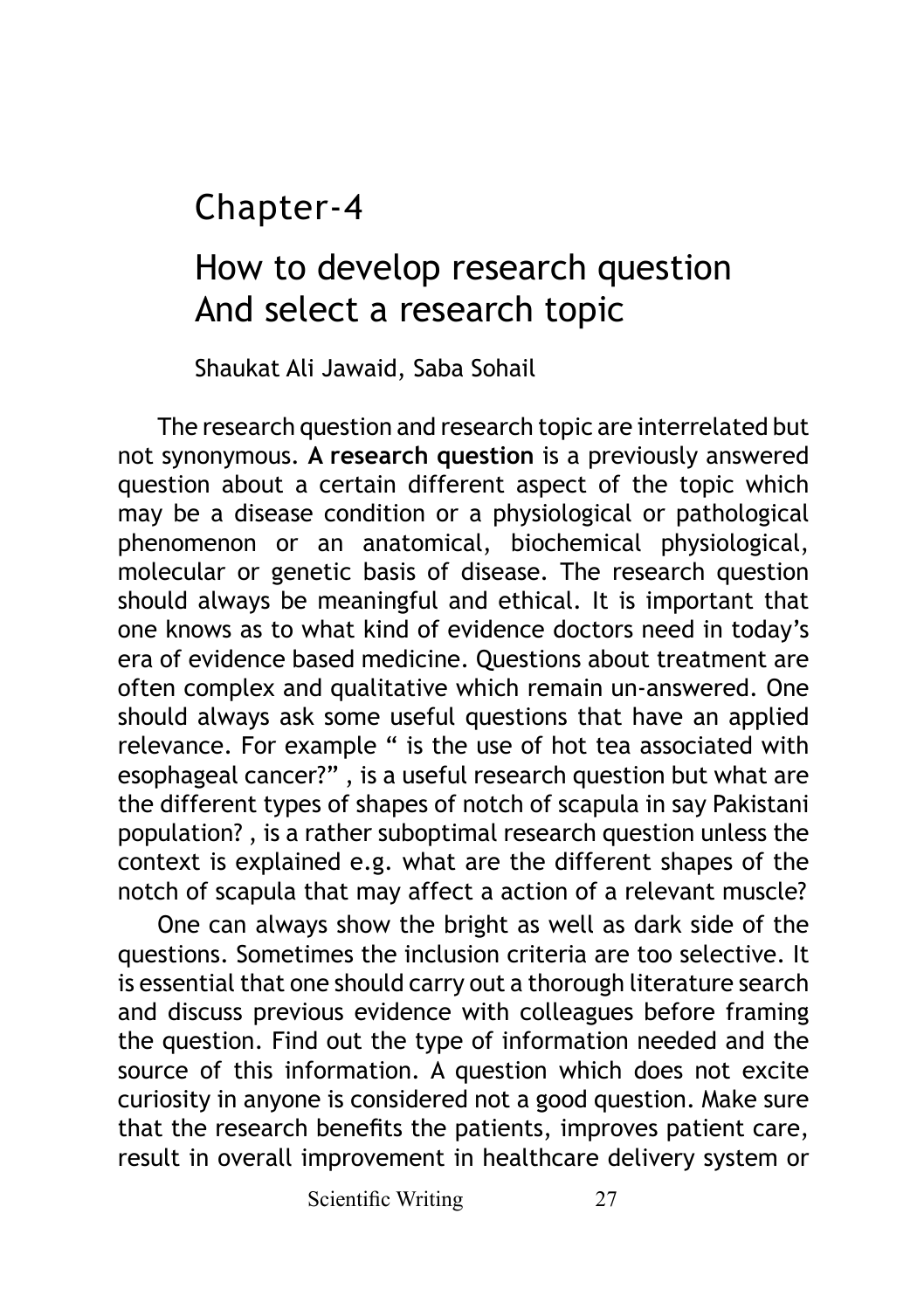improvement in teaching and training if you intend to do some research in the field of medical education. It is essential that the design of the study matches with the question for validity of the study. See what is already known and then highlight what your study has added to the knowledge. Remember that research is basically an answer to "why/how has this happened or appearing like this or will change if I perform this test/ procedure or prescribe this medication/in this condition, in this group of patient?"

Again, a study question is different from the **rationale** of the study which is basically the justification of the study as to why this research is being/ was done. It is also not to be confused with **research hypothesis** which basically is a probable negative answer to the study question (the **null hypothesis**) and a possible alternate answer (the **alternate hypothesis**). These distinctions are particularly important when a research is to be written according to a certain prescribed format for example a synopsis, a grant, and a thesis or dissertation.

## **Ethical Issues**

There are certain ethical issues in nearly all types of research not like "what would happen if a group of patient is given an analgesic and the other group in similar pain is not"? The information one should give to the patients before taking their informed consent to participate in the study must be relevant and explain both the positive and negative with their implications. The population can be exposed to some unforeseen adverse effects. Sometimes the researchers offer incentives to the people to participate in the study. These needs to be looked into in detail as offering some drugs for treatment or transport coming to the center or follow up may be ethical but any incentives beyond that will be highly unethical. Conducting unethical research and getting it published should be discouraged. All journals these days demand an ethical approval for the submitted research so better apply early for such approval from your institute instead of asking exemptions later.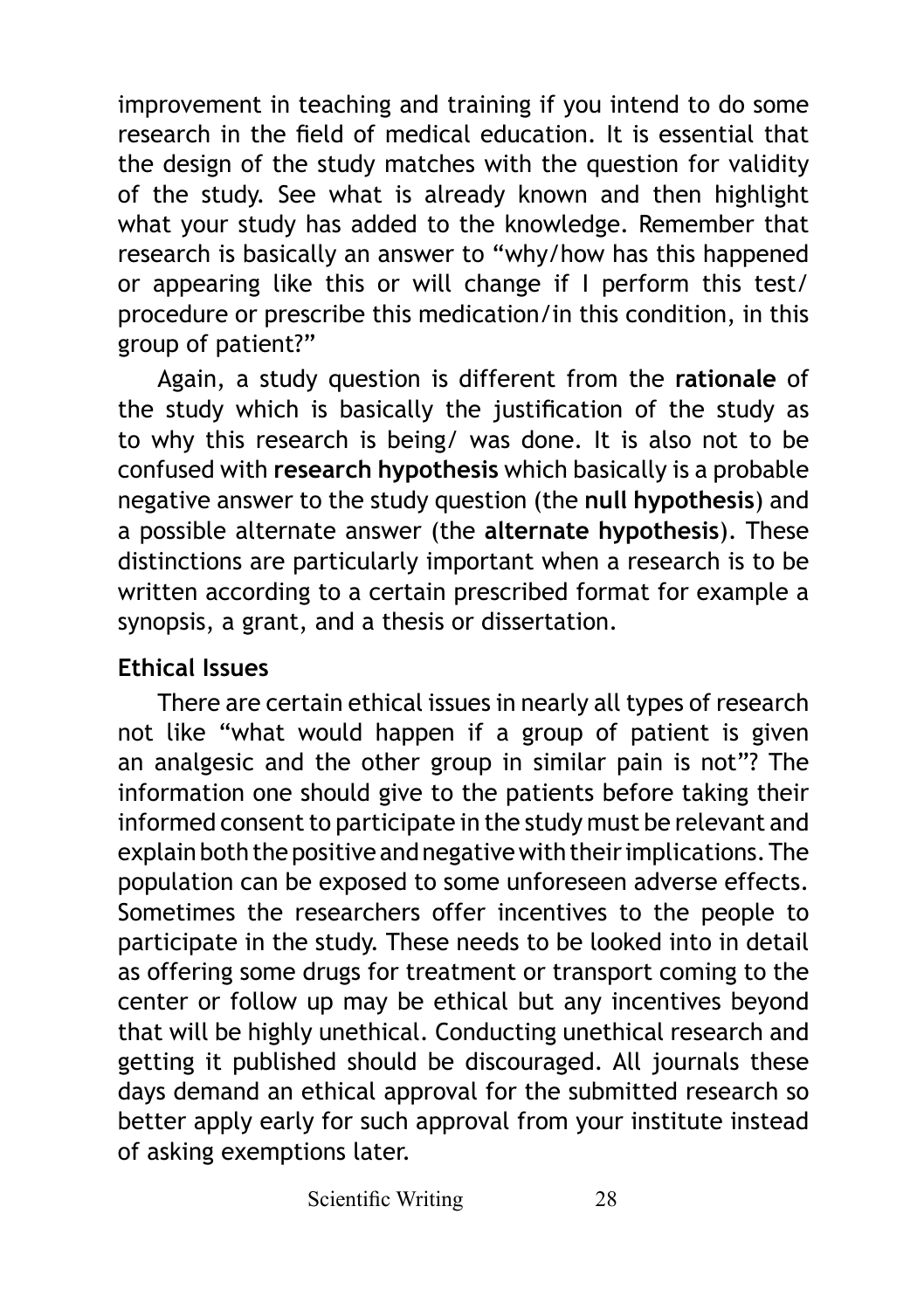## **Selection of a topic for study**

Young budding researchers and postgraduate often find it difficult to select an appropriate topic for research. It is the duty of their supervisors to help and guide them in this regard but sometimes it does not happen. To select a topic one has to take care of the following:

- 1. The topic selected must be interesting which will ensure interesting results. For this the researcher should conduct a thorough search of contemporary research regarding the condition in mind. This would help identify the trend of research and select as to how a new aspect of the condition may be identified for developing the research question. Most importantly it should be a topic for which one can find appropriate number of patients in a time-bound study as is often done in research-based degree programs.
- 2. *Sample Size:* All good journals and research degree based programs in particular enquire for the justification of the number of cases in your study (the sample size). A statistician should be consulted prior to conducting the study to find out the appropriate sample size. For a very rare disease even a study of fifteen to twenty patients may be considered good enough but if the disease is quite common like hypertension or diabetes, one might require a hundreds of patients to draw any valuable conclusions from the study. Before consulting the statistician, the researcher must get latest references for the prevalence/ incidence of the relevant condition as this is required in the formula for sample size calculation. If epidemiological data is not available despite thorough literature search then some published articles on that condition, should be consulted to get a justification for your sample size.
- 3. *Time Period:* It is also important. How much time you have to complete the study. Will you be able to get enough number of patients during that period? In case you have selected a topic wherein the disease is very rare, you may not find adequate number of patients, hence you won't be able to complete the study.